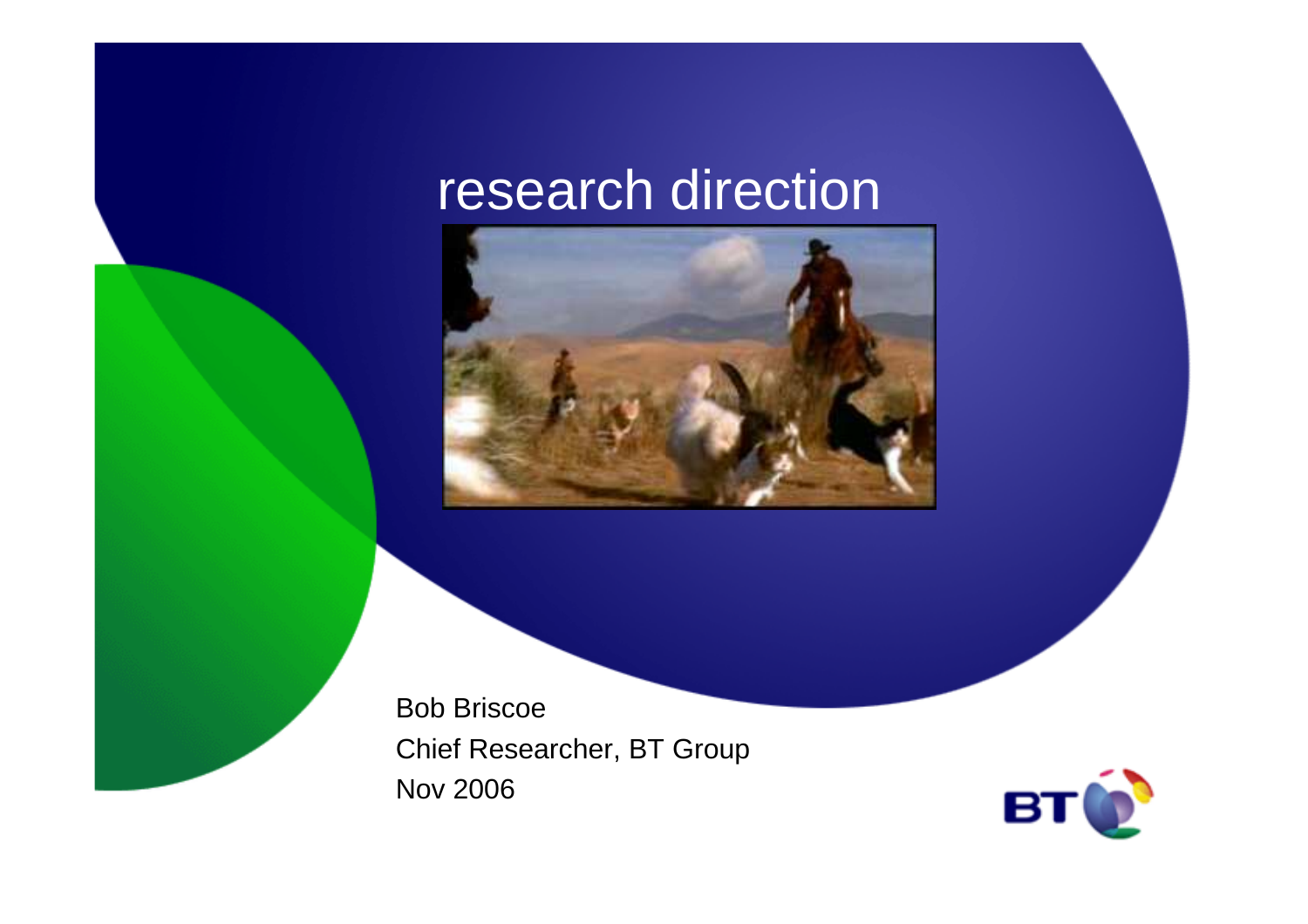### research style?getting your research taken seriously

#### • not facing the big problems

- need huge culture change
	- need research towards consensus
	- sideline the market in papers
- •must focus on big problems that still haven't been fixed
- question everything
	- find the enduring problem beneath the fashionable problems•
	- • a useful discipline: use experienced people's research agendas
		- DARPA NewArch requirements for new Internet architecture
		- a Clean-Slate Design for the Next-Generation Secure Internet
		- Future Directions in Network Architecture (FDNA) workshop papers
- • we're not interested unless you get back to first principles
	- •we want science, not a loaded business case that wouldn't pass due diligence
	- •even if you start from intuition, back it up with principles
- • must be multidisciplinary
	- society & the economy: shaping the Internet and shaped by the Internet
	- •work with someone from economics, or public policy
- •if it's easy, it's probably not worthwhile research

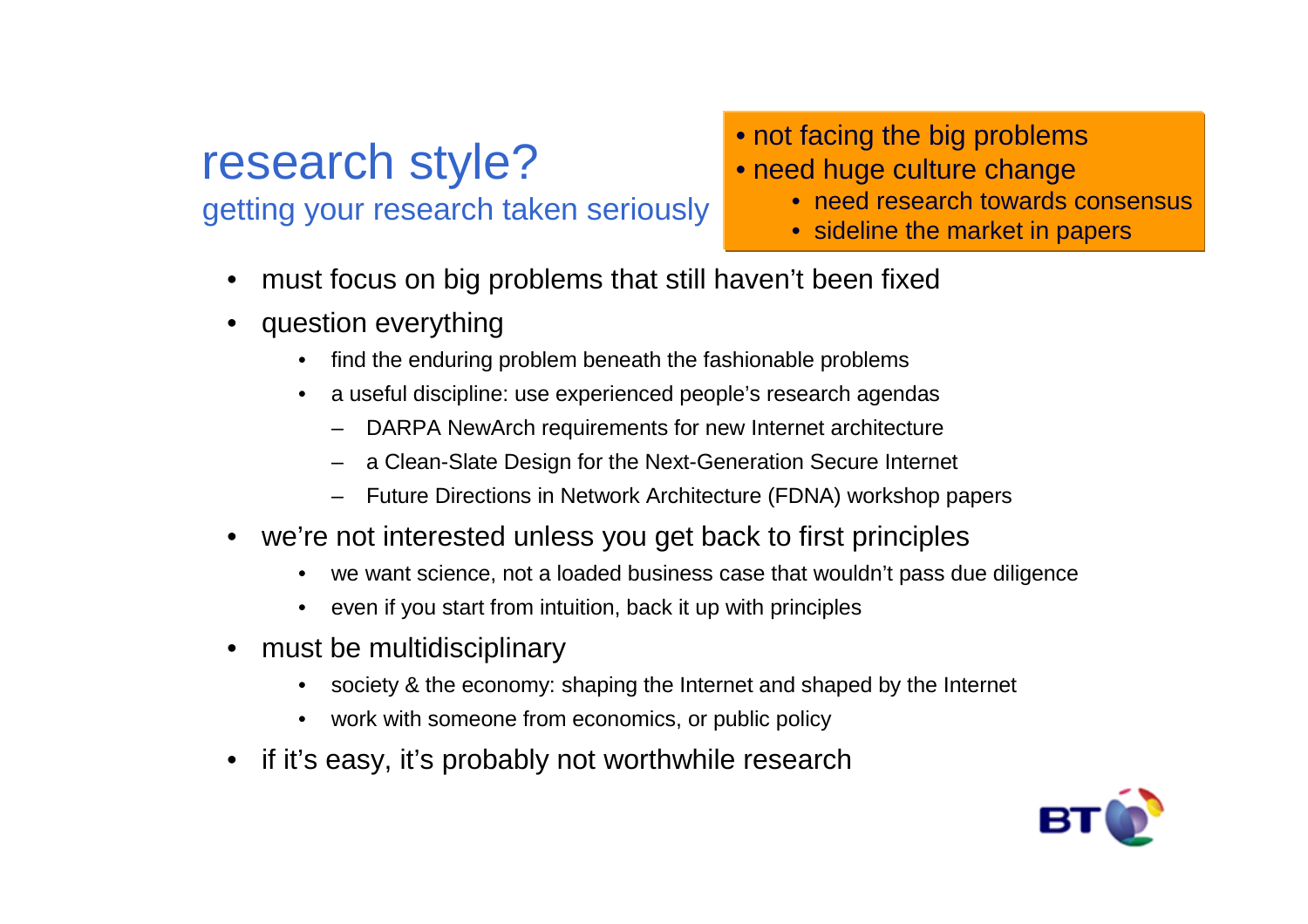# top research themes?

- • global scale asynchronous event messaging
	- short co-ordination /control messages (discovery, notification, synch, config) •
	- •control/co-ordination for lower layers (config, routing, failures) as well as apps
	- •connecting the physical world to the information world – the Internet of things
	- •overlay multicast not panacea for state scaling & many other problems [1]
- • resilience & availability
	- •DoS resistance
	- •making reliable systems out of unreliable parts (multilayer)
	- detecting, locating and fixing incipient errors & failures
	- •higher layers coping with dynamic mobility & re-routing
	- •policy-driven auto-configuration
- • resource allocation / congestion control / fairness
	- longest lasting architectural vacuum becoming acute•
		- solution obscured by a dogma [2]
	- •hi b/w-delay: no point provisioning capacity if 'slow-start' limits load
- [1] Briscoe "The Implications of Pervasive Computing on Network Design" (2006)
- [2] Briscoe "Flow rate fairness: Dismantling a religion" (Oct 2006)





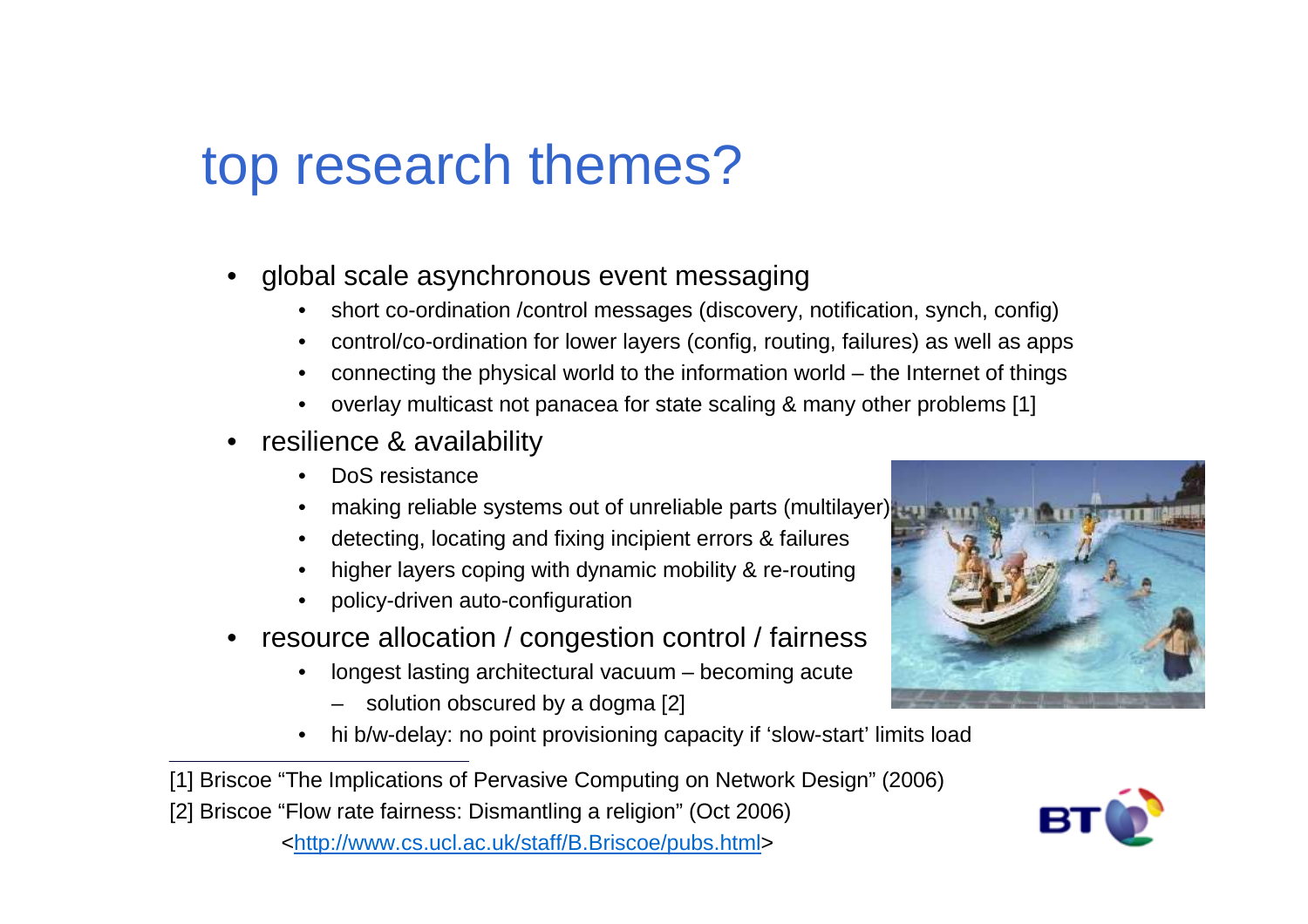## networks research – enduring tensions

#### design for tussle

between outcomes in this space

- not just self-supply (p2p, ad hoc) **simple**
	- but co-existence of ad hoc and managed services
- • not just endpoint control
	- but co-existence of end control and edge (middlebox) control
- • not just individual security / privacy
	- but co-existence of individual freedom and social/corporate control

**scalability**

- balance between approaches determined by natural selection
- • imposing your political values through your design
	- just means your design will get distorted (if it's ever deployed)•
- •fine in theory, but where's the practice? [3]



**responsibility**

**evolvable**

**secure**

**freedom**

**viability**

**commercial**

<sup>[3]</sup> Briscoe "Designing for tussle; case studies in control over control " (2004)<br><<u>http://www.cs.ucl.ac.uk/staff/B.Briscoe/present.html#0406pgnet</u>>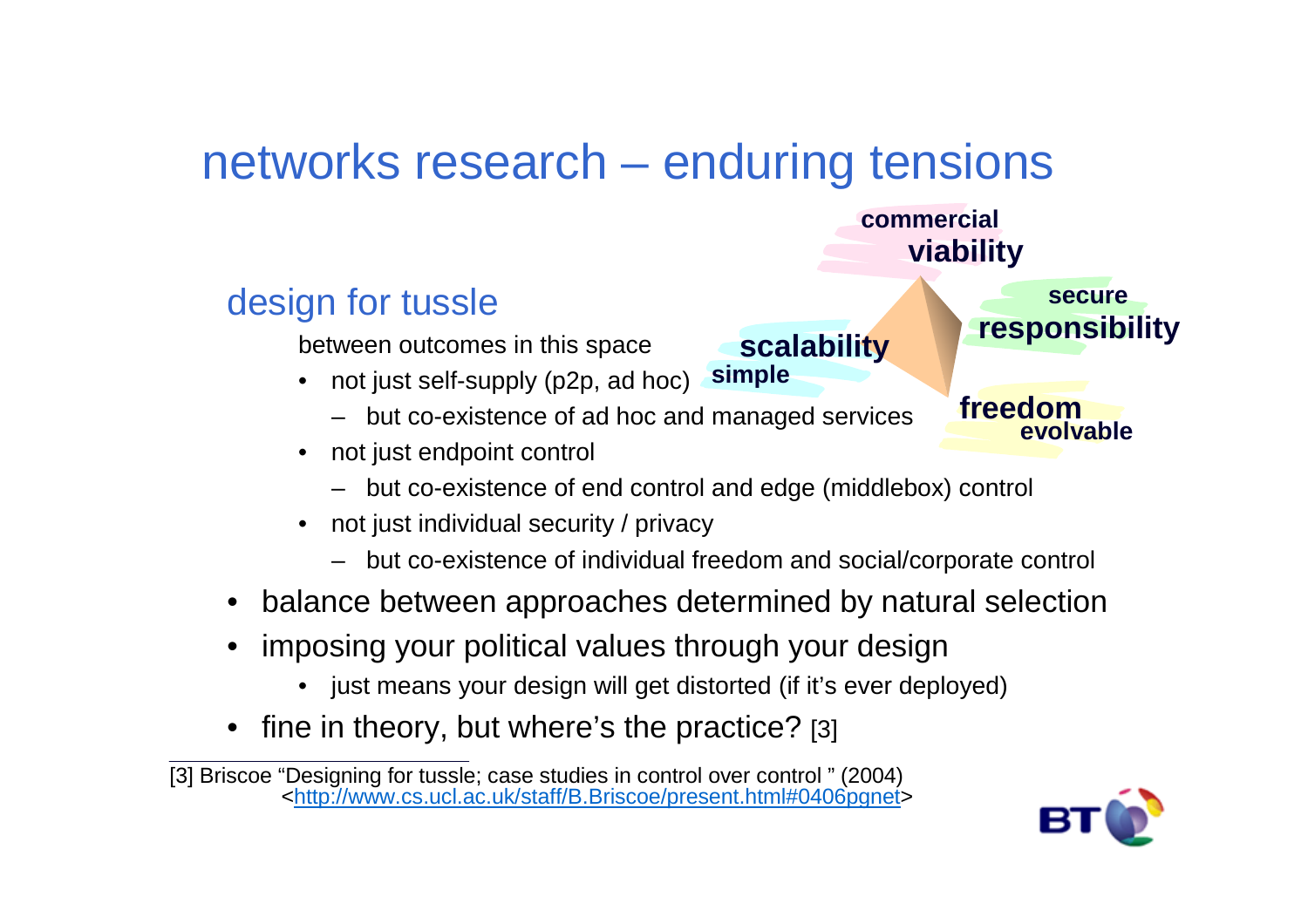one more research themebuilding blocks for resolving tussles?

- $\bullet \,$  find *practical* homomorphic cryptosystems
	- •'computing in cipherspace'
	- • existing solutions
		- searching in encrypted data
		- voting
		- second price auction
		- trace anonymisation